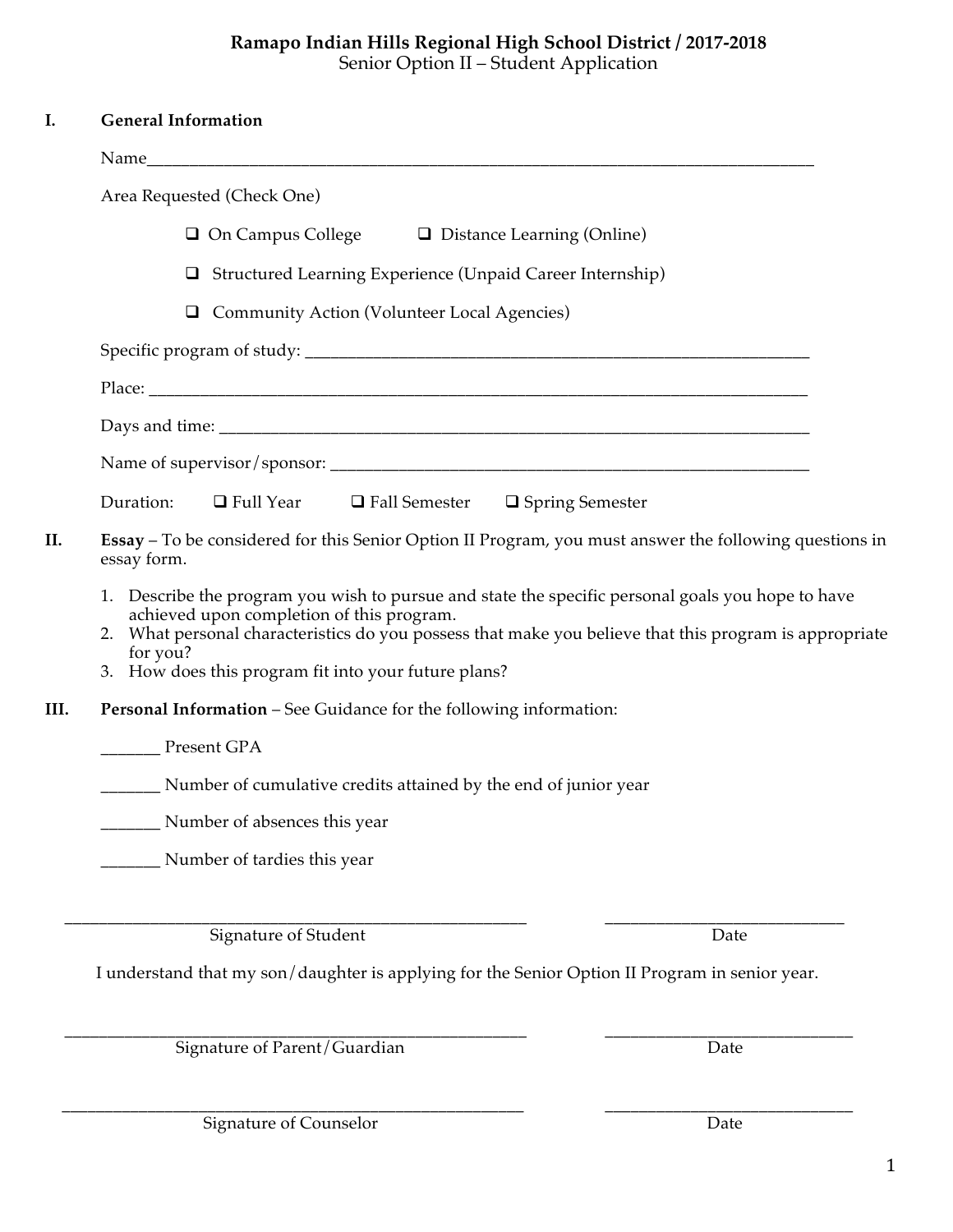## **Ramapo Indian Hills Regional High School District / 2017-2018**

| <b>Option II Programs</b>                      |                                                                                                                                                                                                                                                  |                                                                                                                                                                                                                                                                                                                                                                                                                                                                                                                             |  |  |  |  |  |
|------------------------------------------------|--------------------------------------------------------------------------------------------------------------------------------------------------------------------------------------------------------------------------------------------------|-----------------------------------------------------------------------------------------------------------------------------------------------------------------------------------------------------------------------------------------------------------------------------------------------------------------------------------------------------------------------------------------------------------------------------------------------------------------------------------------------------------------------------|--|--|--|--|--|
|                                                | • Prior administrative approval by the Department Supervisor, Principal, and both the District Director of<br>Curriculum, and the District Director of Student Personnel Services must be obtained before enrolling in any<br>Option II Program. |                                                                                                                                                                                                                                                                                                                                                                                                                                                                                                                             |  |  |  |  |  |
|                                                | • Any cost incurred as a result of an Option II Program will be the responsibility of the parent/guardian. The<br>Board of Education will not assume any responsibility for any fees associated with this program.                               |                                                                                                                                                                                                                                                                                                                                                                                                                                                                                                                             |  |  |  |  |  |
| <b>On-Campus</b><br><b>College Courses</b>     | Letter grade awarded.<br>Credits count toward graduation<br>requirements.<br>Not included in GPA.                                                                                                                                                | <b>Partnership to Provide College Courses</b><br>Grade 12 students may enroll in college, technical or business<br>courses for both college and high school credit in courses not<br>offered at the high school. All fees for college credits and any<br>necessary transportation arrangements are the responsibility of the<br>student and his/her family.                                                                                                                                                                 |  |  |  |  |  |
| <b>Distance</b><br>Learning<br><b>Programs</b> | Letter grade awarded.<br>Credits count toward graduation<br>requirements.<br>Not included in GPA.                                                                                                                                                | <b>Online Courses</b><br>An option for earning course credit via online courses from an<br>accredited college/university. Grade 12 students may receive credit<br>in courses approved by department supervisors in courses not<br>offered at the high school.                                                                                                                                                                                                                                                               |  |  |  |  |  |
| Structured<br>Learning<br><b>Experiences</b>   | Pass (P) or Fail (F) grade awarded.<br>Credits count toward graduation<br>requirements.<br>Not included in GPA.                                                                                                                                  | <b>Workplace Training, Apprenticeships, Internships</b><br>Grade 12 students may earn up to 5 credits through an approved<br>structured learning experience in an area of career interest. To be<br>eligible for a structured learning experience the student must be on<br>track for meeting graduation requirements. In addition to the<br>timelines below, students are required to maintain and submit a<br>portfolio/journal in order to demonstrate that they have met the<br>goals and objectives of the experience. |  |  |  |  |  |
| Community<br><b>Action Program</b>             | Pass (P) or Fail (F) grade awarded.<br>Credits count toward graduation<br>requirements.<br>Not included in GPA.                                                                                                                                  | <b>Community Service</b><br>Students may volunteer (without any monetary compensation)<br>outside of their scheduled day in elementary schools, pre-school<br>programs, health/safety related fields, or the community and<br>receive credit. For every 27.5 hours of service, students will earn<br>one credit. A maximum of 5 credits will be applied to graduation<br>requirements.                                                                                                                                      |  |  |  |  |  |

All of the above programs should follow the respective timelines below (Full-Year, Fall Semester, and Spring Semester). These documents should be submitted to your Guidance Counselor.

| <b>Full Year</b>                                                                   | <b>Fall Semester</b>                                                            | <b>Spring Semester</b>                                                          |
|------------------------------------------------------------------------------------|---------------------------------------------------------------------------------|---------------------------------------------------------------------------------|
| <b>Mid Year</b> – $1$ <sup>st</sup> Monday of Feb.<br>(Student Experience Summary) | Mid Semester - Last Monday of October                                           | Mid Semester - 3rd Monday of March                                              |
| <b>Final Year</b> – 1 <sup>st</sup> Monday of June<br>(Student Experience Summary) | <b>Final Semester</b> – $2^{nd}$ Monday of Dec.<br>(Student Experience Summary) | <b>Final Semester</b> – $1^{st}$ Monday of June<br>(Student Experience Summary) |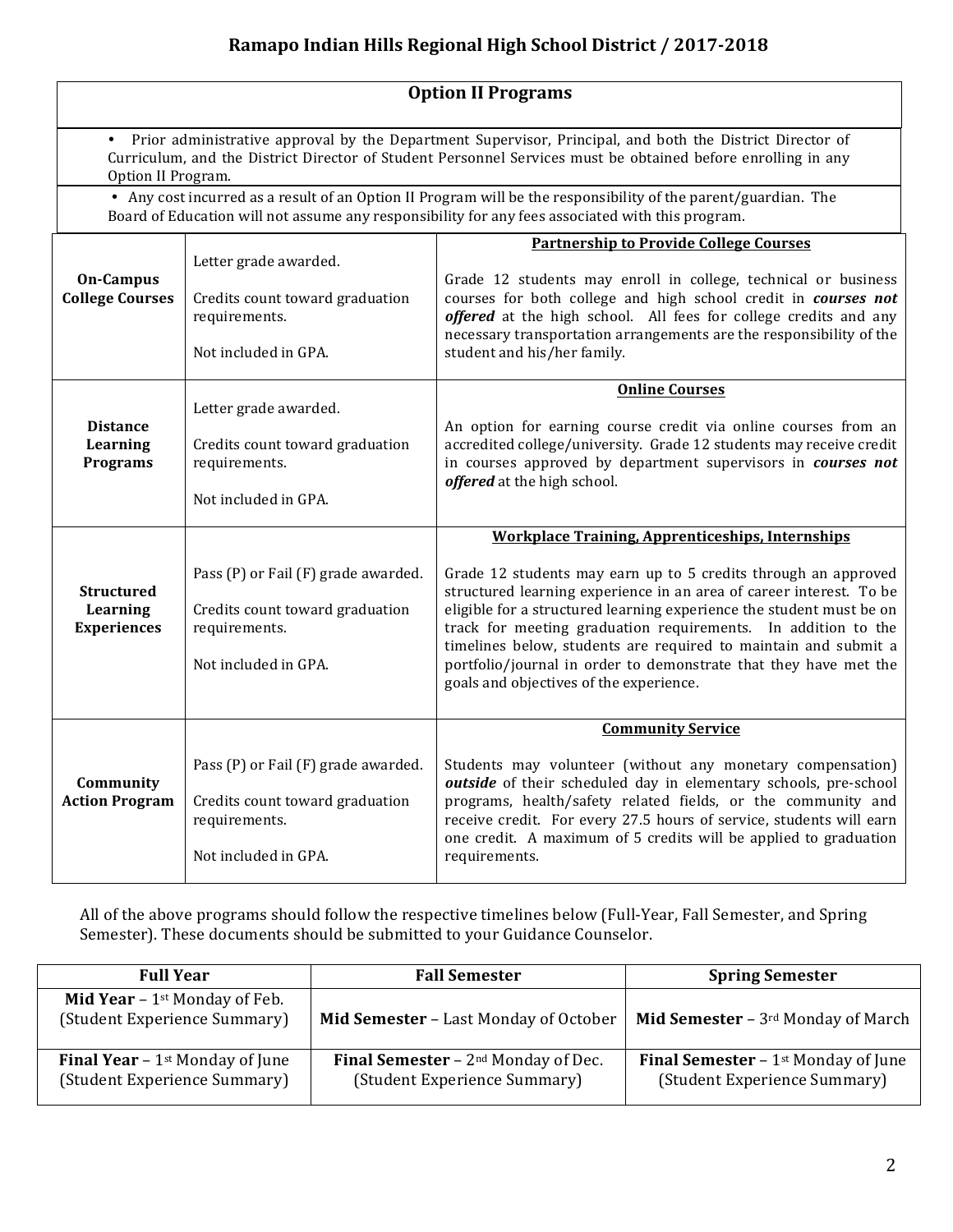## **Ramapo Indian Hills Regional High School District / 2017-2018 REQUEST OPTION II PROGRAM – On Campus College Courses and Distance Learning Programs**

Request for an Option II Program must be obtained by June 1 (*Fall Semester*) and by December 10 (*Spring Semester*)

Date of Application \_\_\_\_\_\_\_\_\_\_\_\_\_\_\_\_\_\_\_\_\_\_\_\_\_\_\_ Grade \_\_\_\_\_\_\_\_\_\_\_ Counselor \_\_\_\_\_\_\_\_\_\_\_\_\_\_\_\_\_\_\_\_\_\_\_\_\_\_\_\_\_\_\_\_\_\_\_\_\_\_\_\_\_\_\_\_\_\_\_\_\_\_\_

Name\_\_\_\_\_\_\_\_\_\_\_\_\_\_\_\_\_\_\_\_\_\_\_\_\_\_\_\_\_\_\_\_\_\_\_\_\_\_\_\_\_\_\_\_\_\_\_\_\_\_\_\_\_\_\_\_\_\_\_\_\_\_\_\_\_\_\_\_\_\_\_\_\_\_\_\_\_\_\_\_\_\_\_\_\_\_\_\_\_\_\_\_\_\_\_\_\_\_\_\_\_\_\_\_\_\_\_\_\_\_\_\_\_\_\_\_\_\_\_\_\_\_\_\_\_\_

*(Please print*) Last Name First Name 

**OPTION II PROGRAMS** 

Prior administrative approval by the Department Supervisor, Principal, and both the District Director of Curriculum and the District Director of Student Personnel Services must be obtained before enrolling in any Option II Program.

Any costs incurred as a result of an Option II Program will be the responsibility of the parent/guardian. The Board of Education will not assume any responsibility for any fees associated with this program.

| <b>Option II Program</b>                        | Grade/Credit                                                             | <b>Description</b>                                                                                                                                                                                                                                                                                         |  |
|-------------------------------------------------|--------------------------------------------------------------------------|------------------------------------------------------------------------------------------------------------------------------------------------------------------------------------------------------------------------------------------------------------------------------------------------------------|--|
|                                                 | Letter grade awarded.                                                    | <b>Partnership to Provide College Courses</b>                                                                                                                                                                                                                                                              |  |
| On-Campus<br><b>College Courses</b>             | Credits count toward graduation<br>requirements.<br>Not included in GPA. | Grade 12 students may enroll in college, technical or business<br>courses for both college and high school credit in courses not<br>offered at the high school. All fees for college credits and any<br>necessary transportation arrangements are the responsibility<br>of the student and his/her family. |  |
|                                                 | Letter grade awarded.                                                    | <b>Online Courses</b>                                                                                                                                                                                                                                                                                      |  |
| <b>Distance Learning</b><br><b>Programs</b>     | Credits count toward graduation<br>requirements.<br>Not included in GPA. | An option for earning course credit via online courses from<br>an accredited college/university. Grade 12 students may<br>receive credit in courses approved by department<br>supervisors in courses not offered at the high school.                                                                       |  |
|                                                 |                                                                          |                                                                                                                                                                                                                                                                                                            |  |
| <b>Required information:</b><br>*Name of Course |                                                                          | *Number of credits awarded                                                                                                                                                                                                                                                                                 |  |

\*Copy of course description and course hours (seat time).

**Criteria for Course Credit**: The student must attend and successfully complete the appropriate program requirements in order to receive credit. Credit will be awarded upon verification of attendance and a passing grade indicated by an official transcript from the college/university.

**Please Note:** Parents are responsible for the safety, insurance, and conduct of the student while traveling between school, the college/university, and home. Students are covered by the parents' insurance while at the college/university and in transit.

Parent Signature **Example 2** and the set of the set of the set of the set of the set of the set of the set of the set of the set of the set of the set of the set of the set of the set of the set of the set of the set of th

 Student Signature \_\_\_\_\_\_\_\_\_\_\_\_\_\_\_\_\_\_\_\_\_\_\_\_\_\_\_\_\_\_\_\_\_\_\_\_\_\_\_\_\_\_\_\_\_\_\_\_\_\_\_\_\_\_\_\_\_\_\_\_\_\_\_\_\_\_\_\_\_\_\_\_\_ Date \_\_\_\_\_\_\_\_\_\_\_\_\_\_\_\_\_\_\_\_\_\_\_\_\_\_\_\_\_\_\_\_\_\_\_\_\_\_\_

## Approval to Enroll in an Option II Program for Credit:

| Department Supervisor Signature                                                  | Date |
|----------------------------------------------------------------------------------|------|
|                                                                                  | Date |
|                                                                                  | Date |
| District Director of Student Personnel Svcs. Signature _________________________ | Date |